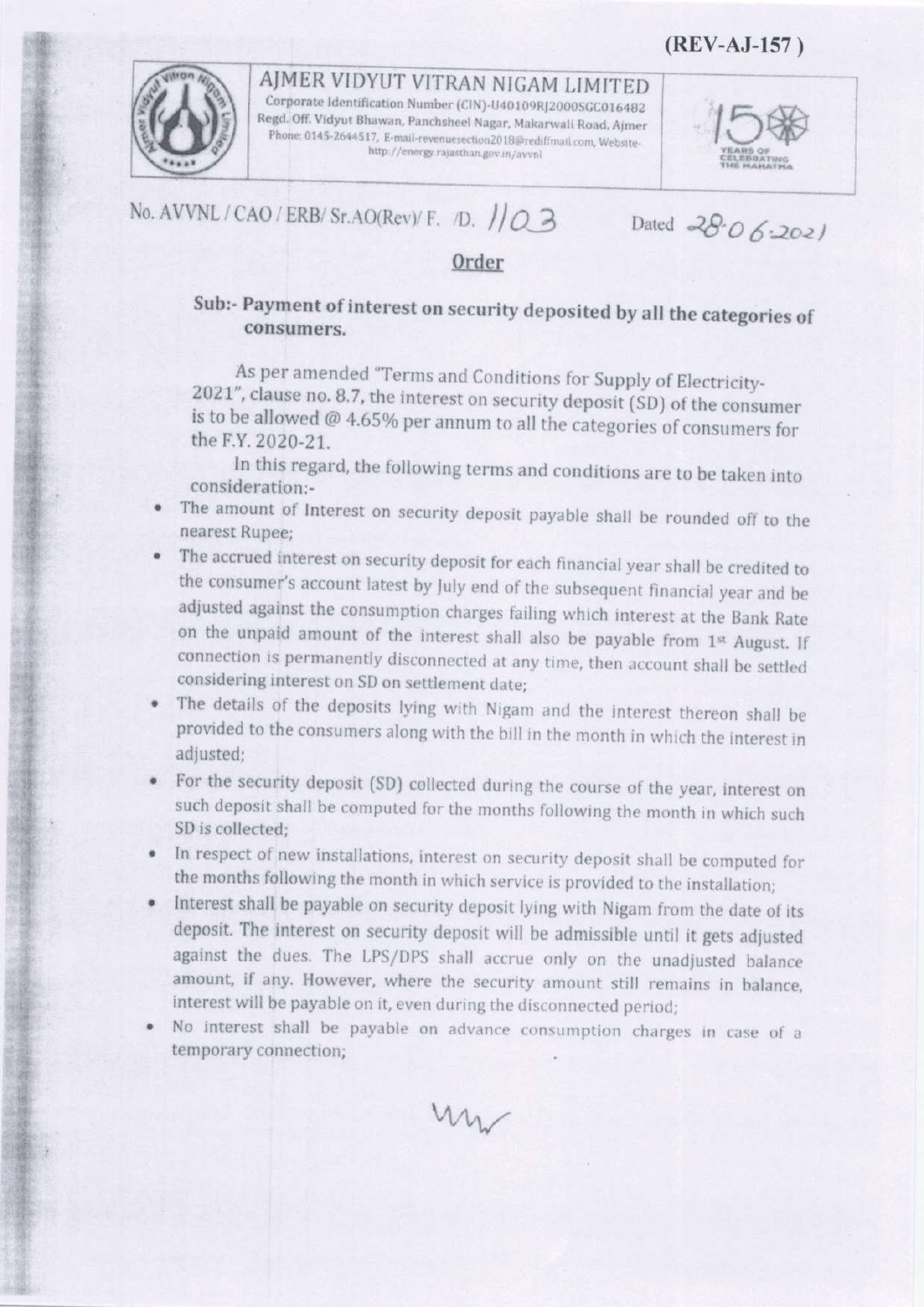The interest so allowed will be adjusted against electricity bills issued to the consumers after deducting TDS on the interest amount exceeding Rs. 5000/- as per table mentioned below. Adjustment of interest in consumer's bills will be carried out by the billing agencies for which no advice will be required from the subdivisions, except corrections if any:

| Type/nature of consumers                                                                                                                                                                         | Rate of tax to be<br>deducted at source |
|--------------------------------------------------------------------------------------------------------------------------------------------------------------------------------------------------|-----------------------------------------|
| (a) Where Form 15 G or 15 H provided or where valid<br>exemption certificate issued by the Income Tax Deptt. have<br>provided by the consumer (As per notification No. 2663 dated<br>29.09.2015) | Nil                                     |
| (b) Domestic company (Registered in India)                                                                                                                                                       | 10.00%                                  |
| (c) Partnership Firm                                                                                                                                                                             | 10.00%                                  |
| (d) Others (excluding (a) to (c) above)                                                                                                                                                          | 10.00%                                  |
| Note:- If PAN no. is not available then the rate of TDS will be 20%                                                                                                                              |                                         |

- The concerned Circle Accounts Officer shall be responsible for the payment of TDS to the Income Tax Deptt. By the due date. Also, the prescribed returns of TDS shall also be furnished on scheduled date by the concerncd Circle Accounts Officer to the concerned lncome Tax Officer;
- ?he billing agencies will further ensure to provide output to the Corporate Office / Unit Office. Where amount of intercst computed is more than Rs. 5,000/. Iist of such consumers will be provided to the Unit Offices as well as to Circle AO, concerned, separately. An another list of consumers having abnormal security and/ or interest amount will also be prepared by the billing agency and veritied by the Unit Offices under intimation to this office.
- Where interest is not allowed by the billing agencies due to non-availability of security details, the unit officers will allow interest in such cases after due verification from cash receipts provided by the consumers with available records. Simultaneously, records thereof will also by completed in a register to be maintained by the sub-division allofting pages therein binder wise for further verification by the audit wing/ inspecting officers. The Interest allowed to consumers at the level of Sub-Divisional officer through Input Advice CB-12 under transaction code 54 for incorporating the amount realization through adjustment in respective consumer account, accordingly.

 $W_{\mu_2}$ 

 $(M.K.$  Jain $\tilde{Z}$ Chief Accounts Officer (ERB) AVVNL, Aimer